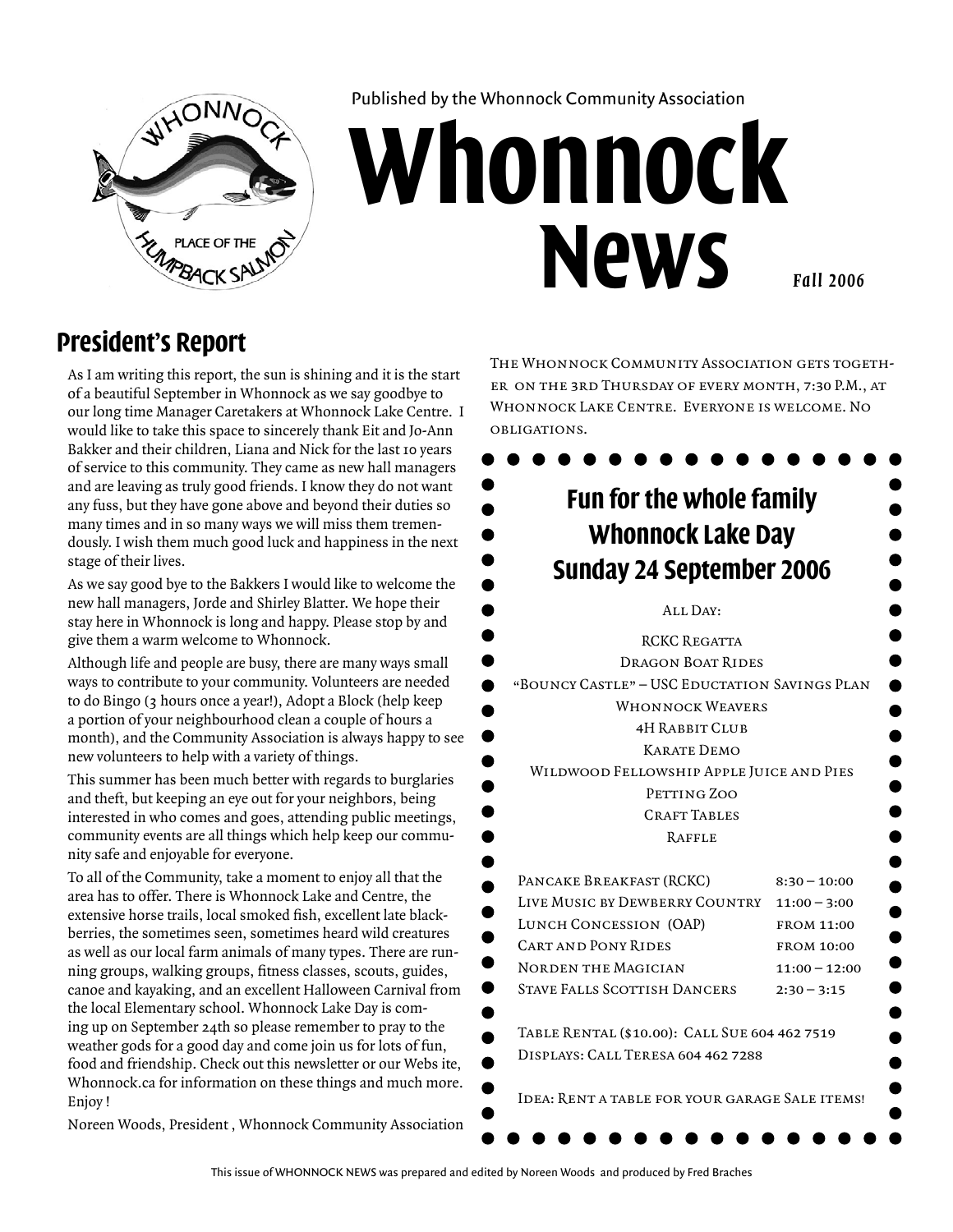

# **Byrnes Road**

 All is well that ends well. On 13 June Mayor and Council agreed to change the name of 269th Street at River Road to Byrnes Road in honour of the Byrnes family who came to Whonnock in 1919 and Brian and Isabel Byrnes in particular. Hurrah! Thanks are due to Director Jane Pickering and her staff of the Planning department and to Mayor Gordon Robson and Councillors Judy Dueck and Craig Speirs who were particularly supportive. Also a thank you to the Maple Ridge Community Heritage Commission for their efforts.

#### **Whonnock Community Association Bursary – \$1000**

Congratulation to the 2006 Whonnock Community Association Bursary recipient, Ms. Megan Sjogren, who will be continuing her education at UCFV and hopes to become an Elementary School Teacher. Best of luck, Megan.

Our bursary is awarded every June in accordance with District graduation schedules and policy. So for all you grade 12 students residing in the Whonnock area and going on to postsecondary education, inquire with your school counsellors for more information and to get an application package. One of the requirements looked at before rewarding the bursary is a student's commitment to the community, school or other worthy causes through volunteerism. Good luck to all applicants.

# **The Lodge by the Lake**

The drawing to the right is Architect Frank Sleigh's 1970s concept of Whonnock Lake Centre: "A peeled log structure sympathetic to its natural setting in lake-side woodland." A log cabin style building is what stayed on the executive's mind for a long time. Whonnnock residents responded enthusiastically to a request to donate trees for the construction of their hall. Read more about these and other stories of the gestation of Whonnock Lake Centre in the latest illustrated *Whonnock Notes*: "A Dream Come True" that will be for sale for the first time on Whonnock Lake Day.

Also on Whonnock Lake Day a plaque will be unveiled honouring those who contributed to the the realization of that dream.

# **Something for all Whonnockians**

Our "unusual" weather will return soon. To keep you dry the Whonnock Community Association has in stock a small number of charming Whonnock Umbrellas in brilliant Canadian red and white, decorated with the famous Whonnock logo.

The umbrellas are for sale at McFly's (Sue's) and at Whonnock Lake Centre. Keep dry for \$20!

# **The Whonnock Foundation**

The Whonnock Foundation is pleased to announce that they granted a Byrnes Bursary to Liana Bakker, who is enrolled in a massage therapy program at New Westminster. There were many applicants for the Byrnes Bursary but the Directors were particularly impressed with the efforts Liana is putting in reaching her career goal, financing her studies with student loans and taxing part-time employment. She consistently holds a more than satisfactory academic standing. This first bursary for \$2,000 is for a four-month term starting in September. It may be repeated for each following term until Liana finishes the program. For more on the Byrnes Bursary log on to www. whonnock.ca or e-mail <foundation@whonnock.bc.ca>.

# **Community Policing & Speed Watch**

For information on Community Policing, Speed Watch, Block Watch or any other programs available through the RCMP Volunteer services, go to the Ridge Meadows RCMP detachment home page and click on the Volunteering icon. Their Web site is <www.rcmp.grc.gc.ca/bc/lmd/ridgemeadows/contents. html>

# **Adopt-A-Block**

Thanks to all of those who continue to volunteer to help keep our community clean and tidy. We have lost a couple of volunteers in the last while, so if anybody is interested please give me, Jean Ruttan a call at 604-462-7794. I will provide you with a grabber and instructions on disposal of your garbage.

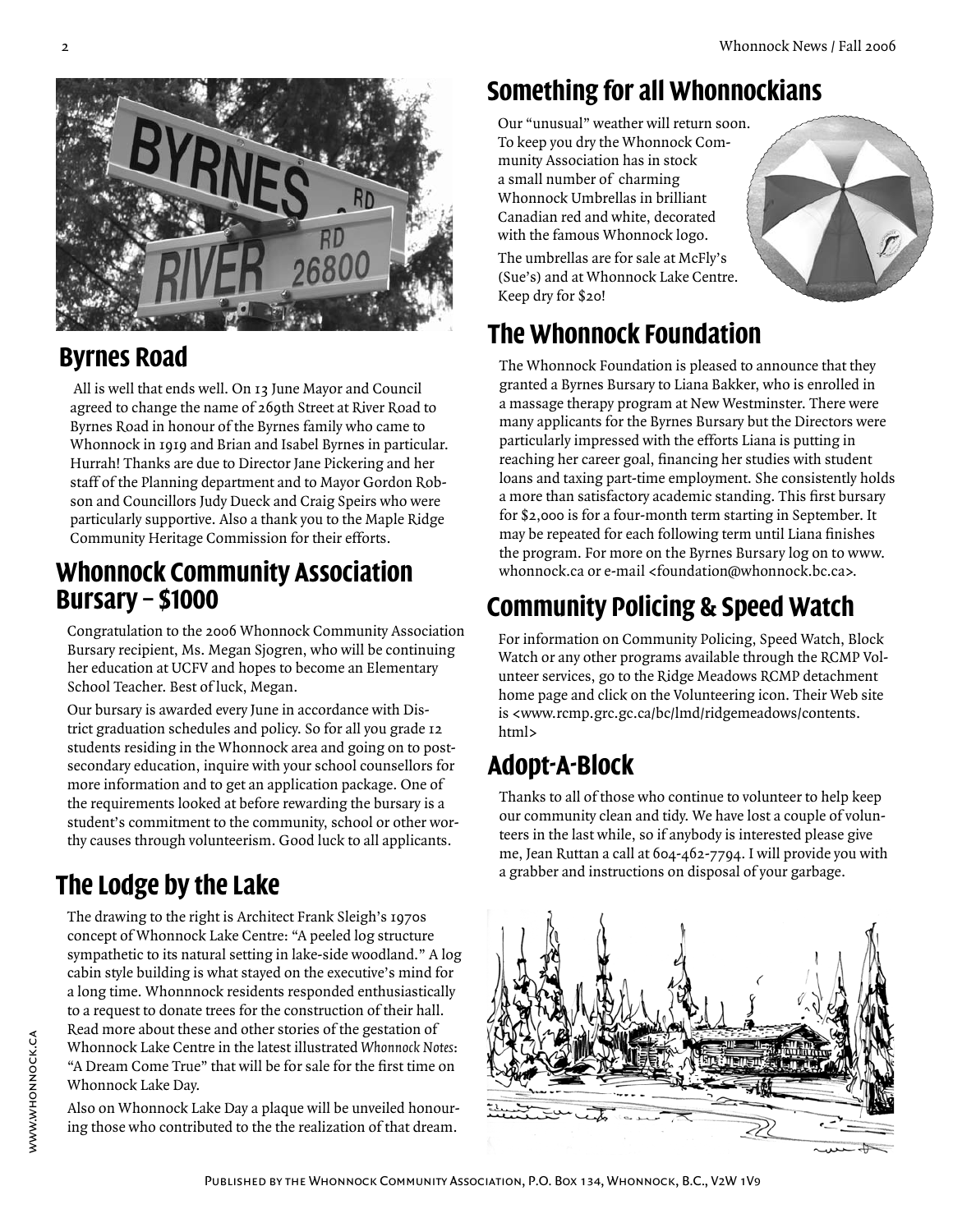#### **Whonnock Lake Centre Report**

September already! It's hard to believe. A stellar summer we had. Lots of happy brides, lots of happy kids and lots of family fun due to the fabulous weather and of course the great location.

A big thank you goes to the student leaders who provided the little ones with hours of fun. They were a great bunch of kids.

Also thank you to RCKC summer programs, coaches and regular coaches who worked hard all summer with their own programs and who helped ease the minds of brides by rearranging their schedules to accommodate them. A huge thank you!

As a lot of you know this will be my last managers report. We are moving on, starting a new chapter in our lives. It's been a wonderful experience living here, watching our family grow as well as watching all of yours. We will miss it tremendously at times and although it is only a ten minute drive it will not be quite the same.

We'd like to thank the Whonnock Community Association of 1997 for giving us the chance. A special thank you to Mr. Allan Springman, for his guidance, wisdom and understanding, which sometimes I did not fully appreciate. Phil Johnson, a man no woman should be without! (Maybe not all the time!) Debbie Smith for the monthly get-togethers and keeping us on track. Mel for stepping up to the plate, for being a great listener and friend. Norm, for the computer lessons and understanding—maybe one day it will sink in. Fred and Helmi for the history lessons, laughter, kindness and drive. Maggie and family for being great neighbours and for always being there. Derrien and Marge for keeping me company. Noreen Woods for her kindness understanding and fairness to all.

There are so many people to thank. You have a great community and a great community association which makes this a better place to live. Sometimes you may think nothing is being done, but there is a lot of dedication here (have you checked out the Web page!) They are a great bunch of people and they can't do it alone so get involved in some way and be a part, big or small, of your community.

Also a big thank you to the new caretakers, Shirley and Jorde Blatter for applying for the job! They have been training throughout the summer and are anxious to get started. I know they will do a great job. The support of the WCA, the community at large and a phone call to us will keep them going for years to come.

Good Luck! We will miss Whonnock.

Jo-Ann, Eit, Liana, Nick, and Baxter Bakker.

#### **Happenings at Whonnock Lake Centre**

**Public Information Meeting** (re water/aquifer) – October TBA **Whonnock Elementary School Halloween Carnival** – TBA **Whonnock Country Craft Fair** – Saturday, November 18 **Whonnock Weavers** Art Show and Sale – Sunday, November 26 **New Years Eve Dinner & Dance** – Coordinator needed.

#### **Ruskin – Upcoming Fall Events:**

Flea Market/Book sale - Saturday, October 21 from 10:00 am to 2:00 pm. Call Louise at 604-462-7642

Pub Night at the Shake and Shingle – Saturday, November 18th. Burger and a Beer - \$10.00. Call Louise at 604-462- 7642 or 604-462-7596.

Breakfast with Santa, Saturday, December 16th from 9:00 – 11:00 am.

Yoga with Kim – restarting end of Sept 7:30 on Wednesday evenings. (Call 604-462-4284)

# **Wildwood Fellowship Church**

Wildwood Fellowship Church is a family oriented, non-denominational community church that believes that all people matter to God. We welcome you to join us for our Sunday Worship Services at 10:30 AM. (Super Church during service for children up to age 12). Our desire is that those who attend leave with practical help from God's Word to meet the challenges we all face in our daily lives, and then be encouraged as you fellowship and get acquainted over a cup of coffee following the service.

Our KIDS CLUB will be meeting bi-weekly on Fridays 6:30 – 8:30 PM for crafts, games, activities and occasional outings. This is for any children Kindergarten up to Grade 4. The first activity will be held October 6th at 6 PM at every kids favourite back yard (McDougall's Fun Farm - 27538 112th Ave.) It will be a potluck BBQ for the whole family - bring salads or desserts, hamburgers/hot dogs will be provided.

The COMMUNITY JR. YOUTH GROUP is open to anyone in Grades 5–8. We meet twice a month, usually Sunday evenings 6:30 – 8:00 PM. Games and activity are a big part of the fun we've been having together as well as some "God-talk" times to help kids discover some incredibly wonderful things about God and His plan for their lives, etc.

Watch the Whonnock school newsletter for up-coming events or sign up to be on our e-mail contact list. Most events are local - come when you are able.

Our Kick-Off will be Sunday, October 8th with a Fear Factor Night at the Dowco Gym, please don't come dressed in your finest, you may regret it. Laughter and groaning guaranteed, this event is not for the faint-of-heart! Calling ahead to register is helpful but not absolutely necessary.

On Sunday, October 22nd we will plan a trip to the Chilliwack Corn Maze. Call for more details. Registration will be required so we can plan enough drivers/rides.

Please call Pastor Arnold or Eleanor Tracey at 604-462-0610 for more information on the church or any of our programs.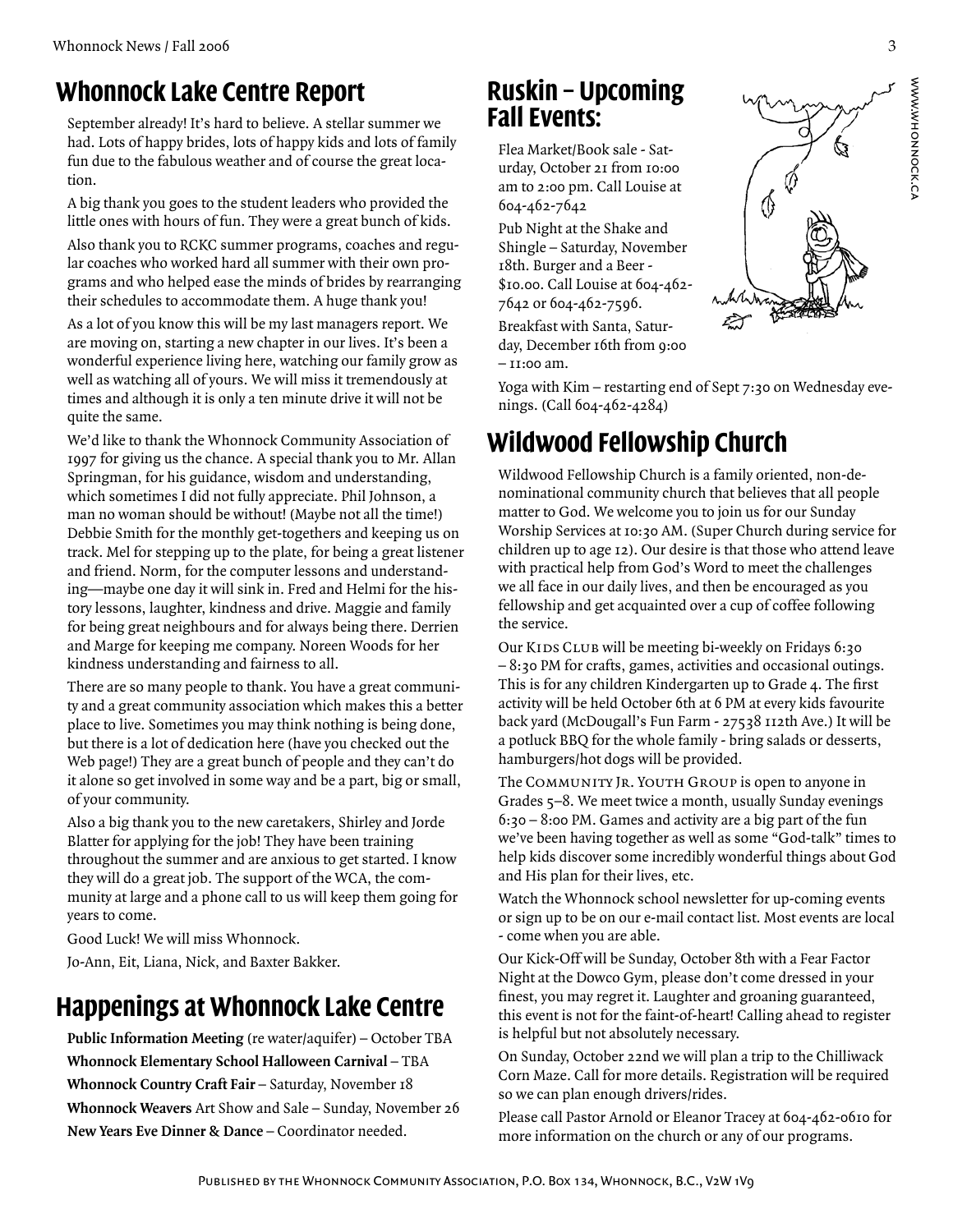

# **Ridge Canoe and Kayak Club News**

RCKC is excited to be hosting the upcoming BC Bantam/Masters Sprint Canoe/Kayak Championships during the weekend of September 23/24 at Whonnock Lake. Competitors from B.C., Alberta and Washington State will battle for first place. On the same weekend on Sunday, RCKC will be offering visitors to Whonnock Lake Day a chance to paddle in a dragon boat. The cost is \$5 per person to cover insurance costs. Pick up a paddle and join a group of 20 paddlers to experience a safe, enjoyable water sport.

For more information about these events or the Ridge Canoe and Kayak Club visit our Web site <rckc.ca> which can also be linked through <whonnock.ca>.

Virginia Kuran, Commodore

# **Whonnock T.O.P.S. Local 4522**

Take Off Pounds Sensibly is a non-profit weight-loss support group that meets every Tuesday at the Wildwood Fellowship Church in Whonnock. We offer guidance, support and plenty of laughs. Come see what we are all about. Time 6:45 – 7:00 P.M. weigh-in; 7:00 – 8:00 P.M. meeting. Call Lori at 604-463- 7355 or Jo-Ann at 604-462-1511 for more information.

# **Whonnock Youth Outreach**

In partnership with the Whonnock Community Association. A component of the Youth Outreach Initiative, Whonnock Youth Outreach hosts activities within the Whonnock area. The Youth have been working hard with the area residents, volunteers, parents, and the Community Association to develop social and recreational opportunities. For more information call: 604- 467-7354. (Mondays 7:00-9:00 pm September – June).

# **Old Age Pensioners – Branch 103**

Meetings are on the last Monday of the month at 11:00 A.M. at the Whonnock United Church. Call Margaret Norman, 604- 462-7591 for more information.

# **Whonnock United Church**

www.whonnock.ca

WWW.WHONNOCK.CA

The Whonnock United Church at 27091 River Road meets Sundays at 11:00 a.m. for a joyful hour of music and worship followed by coffee and fellowship in our church hall. We are a small but warm outreaching congregation, strong in our faith and genuine in our worship. We welcome all to come visit and enjoy our service. For more information call Jean Ruttan at 604-462-7794.

### **Whonnock Elementary PAC**

The school year has begun and it's going to be a great one. We are pleased to welcome our new Principal, Mr. Alan Millar, four new staff members and 48 new students to Whonnock Elementary. There are now 232 students attending our school.

Thank you to all who participated in our Art Auction hosted at Whonnock Lake Centre in May. The evening was a great success and a whole lot of fun. Special thanks to Jo-Ann Baker, Whonnock Lake Centre, Brenda Pelletier, Kellie Marquet, the staff and parents involved in making this fund-raiser a huge success. An extra special thank you to all the students who created the amazing art, which managed to raise an outstanding \$3,600.

The popular and fun Halloween Carnival will be back this year. The date has not yet been set, but it is expected to be towards the end of October. Please watch for future school newsletters, school notices and the sign at the pump house for more details.

The first PAC meeting will be held directly after the Open House on Thursday, September 21 in the library. All staff, parents and guardians are welcome to attend.

Rhonda Knowles, PAC Secretary

# **Lakeside Preschool**



Located on beautiful Whonnock Lake in the Whonnock Lake Centre, this bright well-equipped preschool offers a variety of experiences for  $3 - 5$  year olds. We provide a wide range of opportunities for social interaction, exploration, and problem solving through unstructured play. Our aim is to provide each child with exciting and stimulating experiences in a warm and relaxed atmosphere. For ongoing registration phone Mrs. Kilsby at 604-462-0026 to reserve your child's space in one of our programs.

# **Whonnock Wee Ones Play Group**

Drop in for parents and preschoolers 3 and under. Fun and games from 9:00 am to 11:00-ish, Tuesday mornings. Cost is \$2.00 per session. Call Sandra at 604-463-5347 for more information.

# **Guys and Gals Volleyball**

Wednesday nights at Whonnock Elementary all adults are welcome to come out for a drop in Volleyball game 7:45 – 9:00-ish. Some fun and fitness and best of all it's free.



### **Whonnock Walkers**

Join us Monday, Wednesday and Friday mornings at 9:15 for a friendly, one-hour walk. Call Maureen at 604-462-7940 for more information. Location: Whonnock Lake Centre parking lot.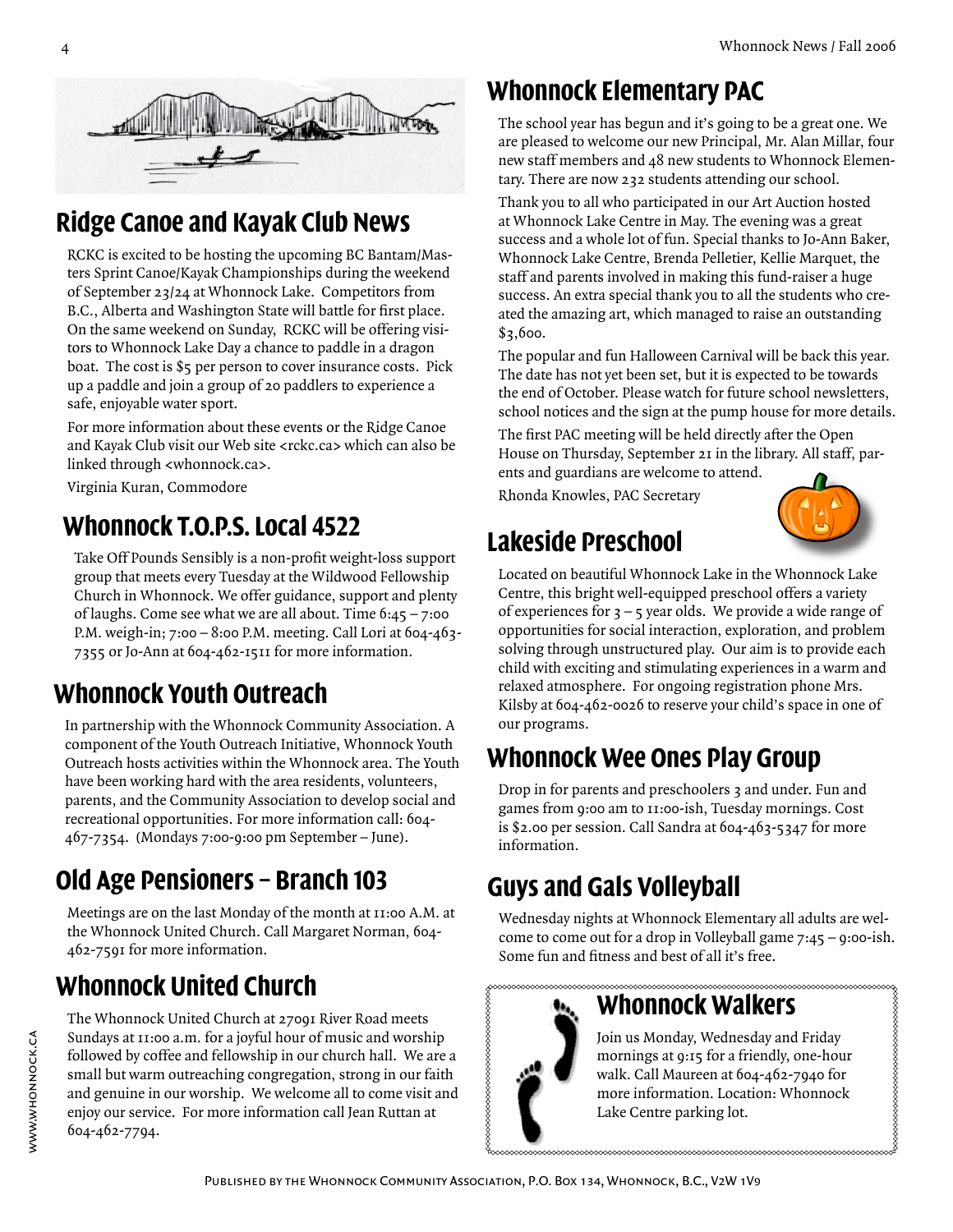#### **Whonnock Rhododendron Garden**

In time for the plant sale on April 30, Maureen the gardener did another wonderful job of weeding and raking and tidying of the beds and paths. We are much in debt to the Whonnock Community Association for providing Maureen's services. When visiting, it is well worthwhile to look at the gardens around the Community Hall. In these areas Maureen has selected plants and developed the gardens to a high standard of grace and charm. They are one reason for the popularity of the Centre as a wedding venue.

About 20 members of the Peace Arch chapter visited the garden on Saturday April 29th. Earlier they had been shown round the Hemminger's garden. The rain did not dampen their spirits and they enjoyed their bagged lunches in the Hall before being shown round our garden by John and Scot. They had fun naming the rhododendrons as they went, but one red flowered specimen with *indumentum* in the old garden defied identification. Considerable interest was shown in the irrigation system and it was obvious that in White Rock a lot of time could be spent with hosepipe in hand.

Five senior ladies from Mary's church in Port Coquitlam visited the garden on May 12th. Their visit was rounded out by looking in at the old-established Post Office in Whonnock followed by lunch at Bruce's Market.

Our nematodes arrived from England via a local supplier and were applied on May 6th to our plants badly affected by Vine Weevil. The directions for applying the *nematodes* recommended making a suspension of the small tray of organisms in 400 liters of water. At first this seemed a problem, but we managed quite well with a 50-gallon rainwater barrel, filled twice and well stirred. We applied by watering can, one can to each plant and we were finished in about two hours. Now we have 50 million infective juvenile *nematodes* at work in our garden, hopefully finding and killing the grubs of the vine weevil.

The garden has a sign now, a joint project of several Club members. The message is simple; it states that this is a "Rhododendron Garden" and it includes an emblem of a yellow rhododendron flower truss.

We thank Janet Waterhouse for the emblem design and the painting of the flower on the low relief carving by Scot. Art Prufer did a wonderful job of transforming a very ordinary slab of laminated wood to a pleasing shape, completing the incised lettering and finishing the piece with stain and clear varnish. Others had input, by making suggestions on the sign shape, colours and siting.

Scot Henney - Chair



### **Westcoast Shotokan Karate School**

Shotokan Karate Classes for children teens and families are going on now at Whonnock Lake Centre. Come join the Whonnock community in learning and training Shotokan Martial Arts with 4th degree black belt chief instructor Sensei Andrew Johnson and other senior instructors.



Everyone is welcome from 4-year-olds

to grandparents. Benefits include increased cardiovascular health, flexibility, core strength, discipline, character building, body control and self awareness.

| Mondays    | $5:30 - 6:30 \text{ pm}$ all ages and levels |
|------------|----------------------------------------------|
| Wednesdays | $5:00 - 6:00 \text{ pm}$ all ages and levels |
|            | $5:45 - 6:20$ pm Purple to Black (Sparring)  |

For registration and information call Sensei Andrew Johnson at 604-936-0434 or visit our Web site at <westcoastshotokankarate.piczo.com

### **100 Years of Scouting**

Come join us and bring your friends! There is plenty of room in our new home at the Whonnock Lodge, 27660 Dewdney Trunk Road. We have nature trails at our doorstep, fire pits for campfires, a program for all ages, fun and adventure around every corner. We will house all 3 age groups - Beavers ages  $5 - 7$ , Cubs ages  $8 -$  10, Scouts ages  $11 - 15$ , and Leaders of all ages, on one night to make it easier for the whole family. Meetings will be held on Tuesdays, 6:30 - 8:00 pm. For more information contact Adrianna Knox at 604-462-7262.



#### **Guides and Pathfinders**

Guides and Pathfinders meet at Whonnock Lake Centre, Tuesdays from  $6 - 8$  p.m. For more information call Heidi at 604-462-7193 or see <whonnock.ca>

### **Whonnock Weavers & Spinners**

The Whonnock Weavers & Spinners continue to meet in the pre-school room of the Whonnock Lake Centre on the 2nd and 4th Tuesday of each month at 7:30 p.m.

We always welcome new members. As well as weaving, our members

spin, knit, felt, needle felt and make baskets, so we are really a varied group. If you are interested in the fibre arts and wish to join us, simply come to a meeting, or phone Marie at 604-462- 9059.